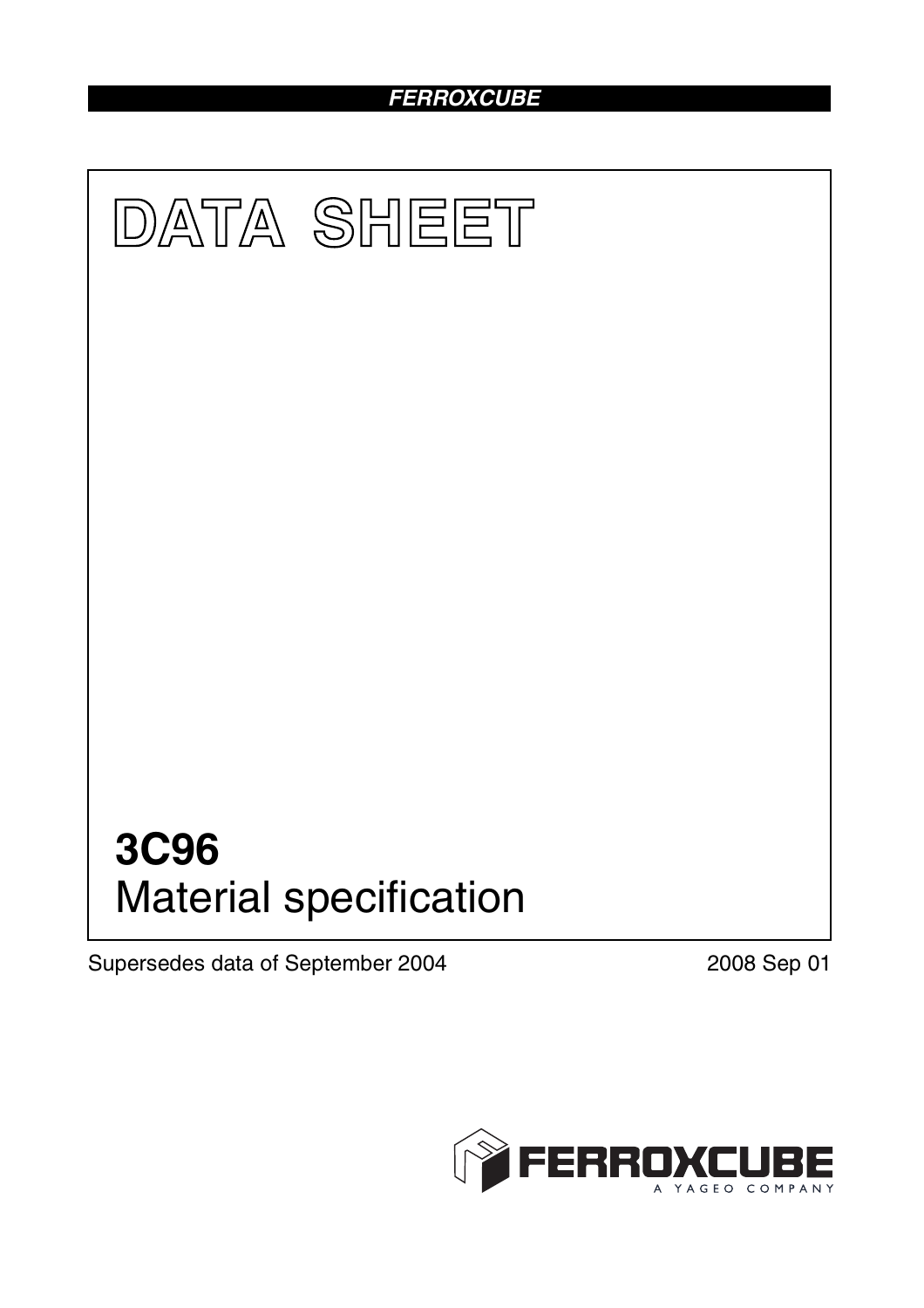# Material specification **3C96**

## **3C96 SPECIFICATIONS**

A low to medium frequency power material for use in power and general purpose transformers at frequencies up to 0.4 MHz.

|                           | <b>CONDITIONS</b>            | <b>VALUE</b>   | <b>UNIT</b>       |
|---------------------------|------------------------------|----------------|-------------------|
| $\mu_i$                   | 25 °C; ≤10 kHz;<br>$0.25$ mT | 2000 ± 20%     |                   |
| $\mu_{a}$                 | 100 °C; 25 kHz;<br>200 mT    | $\approx 5500$ |                   |
| B                         | 25 °C; 10 kHz;<br>1200 A/m   | $\approx 500$  | mT                |
|                           | 100 °C; 10 kHz;<br>1200 A/m  | $\approx 440$  |                   |
| $P_{V}$                   | 100 °C; 100 kHz;<br>100 mT   | $\approx 40$   | kW/m <sup>3</sup> |
|                           | 100 °C; 100 kHz;<br>200 mT   | $\approx 300$  |                   |
|                           | 100 °C; 500 kHz;<br>50 mT    | $\approx 250$  |                   |
| $\rho$                    | DC: 25 °C                    | ≈ 5            | $\Omega$ m        |
| $\mathsf{T}_{\mathsf{C}}$ |                              | $\geq$ 240     | °C                |
| density                   |                              | $\approx 4800$ | kg/m <sup>3</sup> |





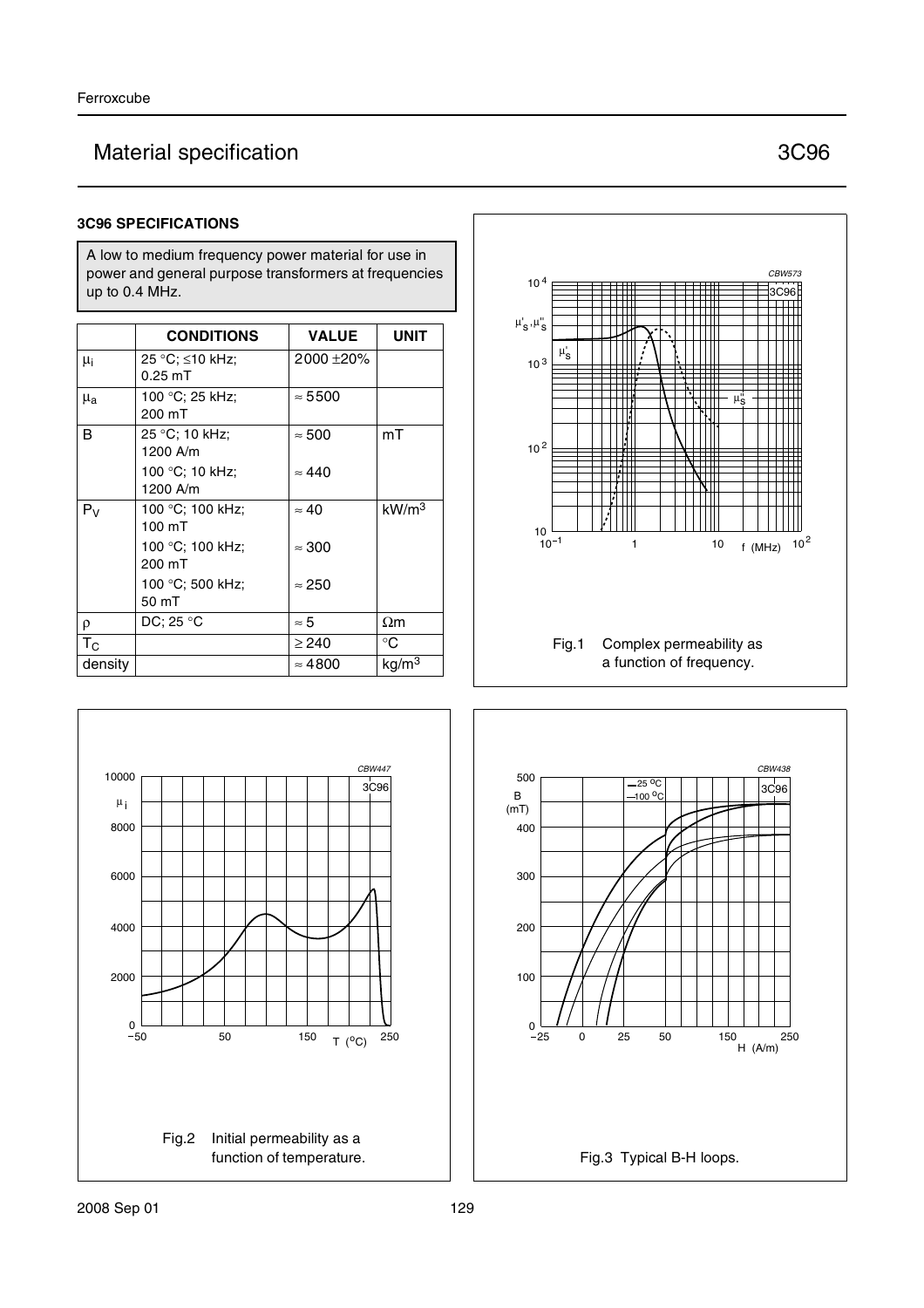# Material specification **3C96**